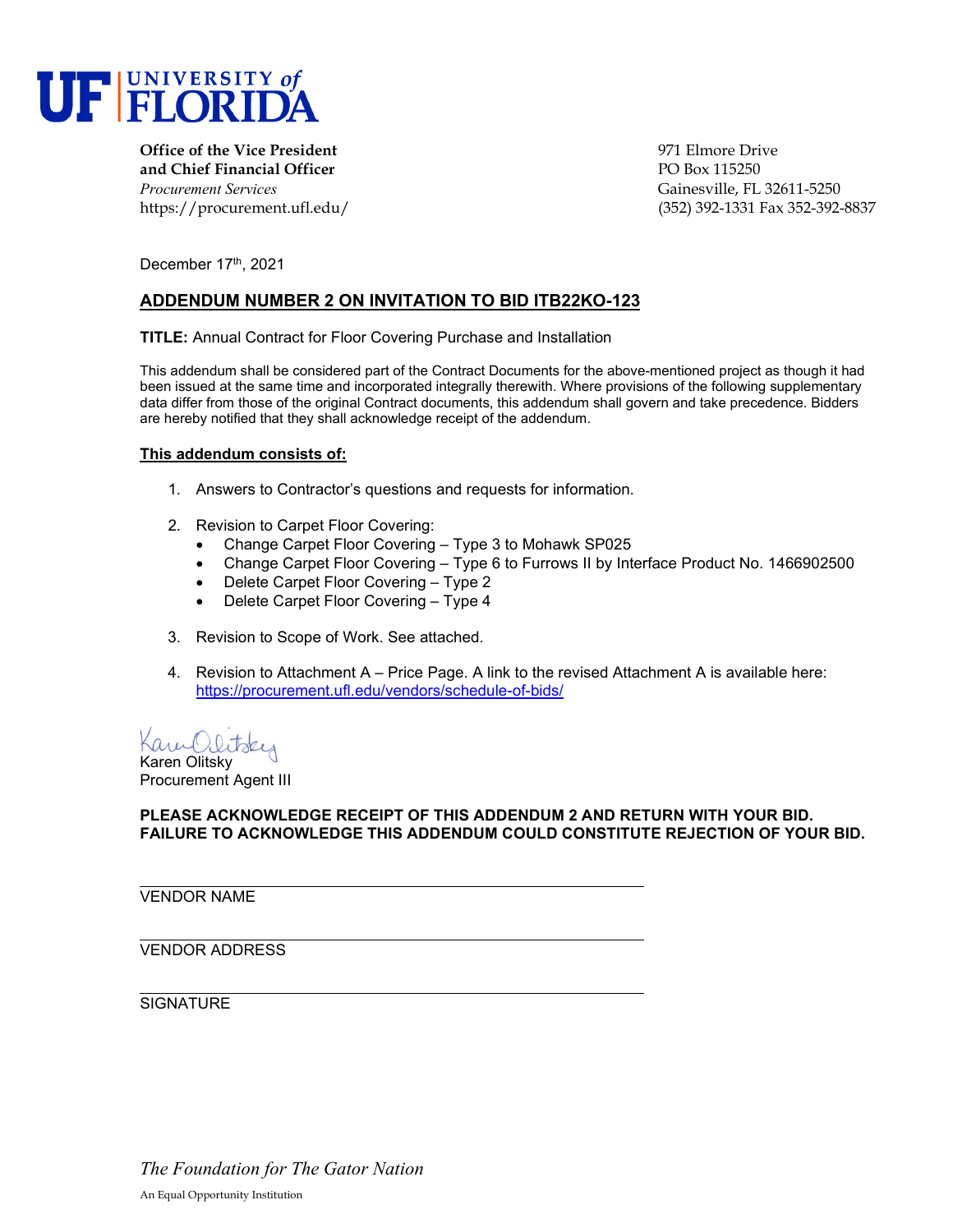#### **Questions and Answers**

- Q1. Page 3, 1. D. There is an option for placing orders using a UF Credit Card. Do you know what the amount of orders placed with credit cards will be since there is a cost associated to the vendor to process payment using a credit card?
	- *A1. Remove "UF Credit Card" from Page 3, Item 1.d. UF Credit Card will not be used purchases made under this contract.*
- Q2. Page 15 Scope of Work. The scope of work states that removal and disposal of the existing flooring is to be included in the pricing. There is a difference in price for the various types of floor covering and there may be times when removal of existing flooring is not required, would it be better to have removal as separate line items?
	- *A2. UF has included a separate line item for demolition/disposal of various flooring types. Please see Attachment A – Price Page (Revised 12/17/2021).*
- Q3. Page 15 Scope of Work. The scope of work states that the contractor shall include removing and/or moving and replacement of all furniture as necessary for the completion of the work. There is a huge difference in the labor price for "normal office/housing unit" furniture and modular style office furniture that would require a lift or disassembling and there are times when furniture moving isn't required, would it be better to separate out a line item for furniture moving and modular lifting?
	- *A1. UF has included a separate line item for furniture lift, and for furniture removal/replacement. Please see Attachment A – Price Page (Revised 12/17/2021).*
- Q4. Carpet Types 2 & 4 Major Factor have been discontinued.
	- *A2. Delete Carpet Types 2 & 4.*
- Q5. Carpet Type 3 SP197 was discontinued by Alladin earlier in 2021.
	- *A3. Change Carpet Floor Covering – Type 3 to Mohawk SP025.*
- Q6. Carpet Type 6 Style Furrows has been changed to Furrows II.

*A4. Change Carpet Floor Covering – Type 6 to Furrows II by Interface Product No. 1466902500.*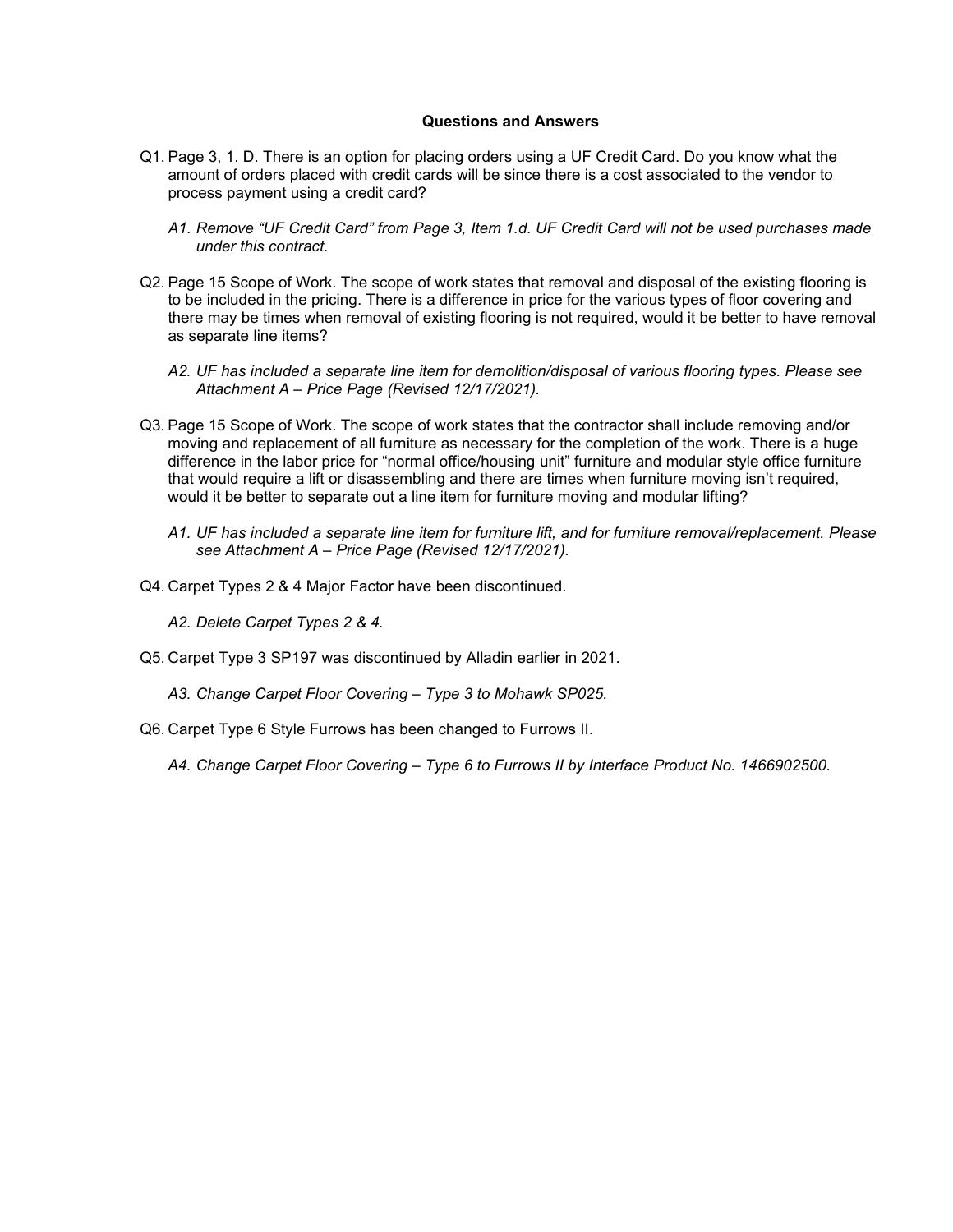# **SCOPE OF WORK (REVISED 12.17.2021)**

The University of Florida (UF) is seeking a pool of vendors to provide all materials, supplies, equipment and labor necessary to provide and install floor coverings, as specified in the attached floor covering specifications, in UF buildings including but not limited to dormitories, offices, conference rooms and classrooms. This contract is for various types of carpet, vinyl composite tile, luxury vinyl tile, and ceramic, porcelain and quartz tiles, with associated accessories.

Bid pricing for flooring shall include installation. The demolition and disposal of flooring, removal/replacement of furniture, and furniture lift/flooring removal, as required per job, are priced separately. See Attachment A – Price Page for details.

After award, the pricing submitted on Attachment A – Price Page shall be considered contract pricing. The pricing proposed per job cannot exceed the contract pricing, however, reduced rates, on a per job basis, are encouraged.

For bid purposes, it should be noted that UF expects to commit \$500,000+ per year for this contract, however the contract does not guarantee a specific quantity of business.

RECYCLING: Contractor shall be responsible for the recycling/removal of all existing carpet, pad, scraps, and debris from UF campus.

UF is striving to be a leader in sustainability through innovative sustainable practices and as such we are encouraging our contract vendors to do the same.

The vendor agrees to abide by all state and local carpet disposal regulations.

Failure to follow through with these requirements shall be considered defaulting on the contract requirements and could be subject to termination of the agreement.

The contract will be effective from the date of award through December 31, 2022 with the option to renew for two (2) additional one (1) year periods.

Vendor must provide a cell phone number that can be used to request emergency service. Vendor must be able to respond to all emergency requests within 12 hours. A local telephone and/or cell phone number for easy accessibility during working hours is alsorequired. Complete Vendor Information on Page 32 and return with your bid.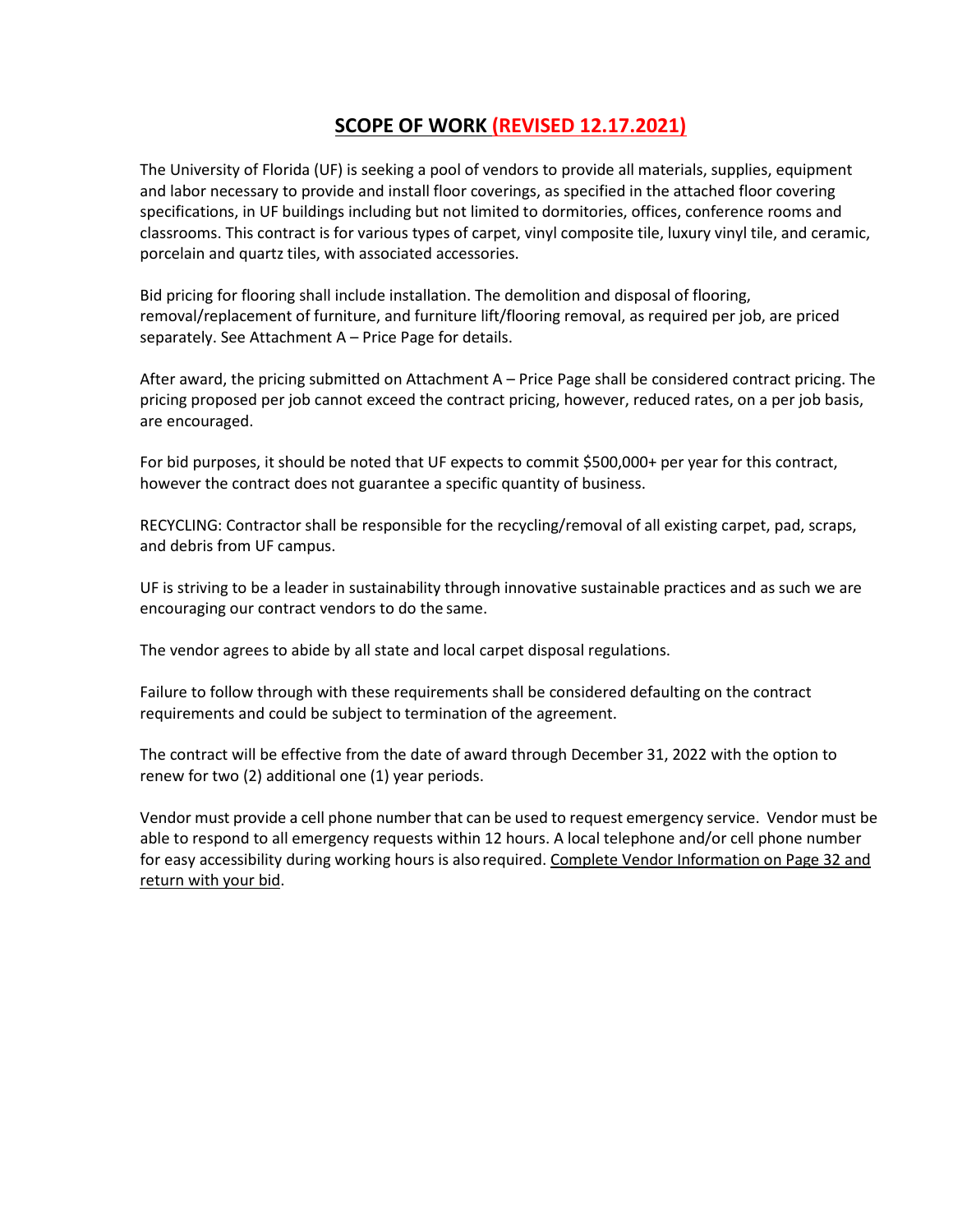### **ATTACHMENT A - PRICE PAGE (REVISED 12.17.2021) ITB22KO-123 Annual Contract for Floor Covering Purchase and Installation**

All flooring and wall finishing system pricing below shall include installation.

| <b>TYPE</b>               | <b>DESCRIPTION</b>                                                             | <b>PRICE</b>    |
|---------------------------|--------------------------------------------------------------------------------|-----------------|
| Carpet Type 1             | 2B103/Rule Breaker 26/Wedlok Unitary Back                                      | per square foot |
| Carpet Type 2             | Aladdin/Mohawk Style: 1Y09 Major Factor                                        | per square foot |
| Carpet Type 3             | Mohawk SP025                                                                   | per square foot |
| Carpet Type 4             | Aladdin Collection by Mohawk 1Y13/Major Factor Carpet Tile                     | per square foot |
| Carpet Type 5             | Cubic by Interface Flooring Product No: 1380102500                             | per square foot |
| Carpet Type 6             | Furrows II by Interface Flooring Product No: 1466902500                        | per square foot |
| Carpet Type 7             | Kinetex Flash or Pop Modular Tile                                              | per square foot |
| Carpet Type 8             | Kinetex Umbra or Velocity Modular Plank or Tile                                | per square foot |
| Carpet Type 9             | Mannington Blueprint Collection Sketch, Script, Outline                        | per square foot |
| Carpet Type 10            | Mannington Good Form 2 Collection TNS, Range Radius                            | per square foot |
| Carpet Type 11            | Mannington Glitch Art Collection Mainboard, Hub, Cross Talk, Circuit           | per square foot |
| Carpet Type 12            | Interface The Standard                                                         | per square foot |
| Carpet Type 13            | Mohawk Iconic Earth Drifted Ground                                             | per square foot |
| Carpet Type 14            | Shaw Contract Difffuse 24x24 EcoLogix                                          | per square foot |
| Carpet Type 15            | Shaw Contract Diffuse 24X24 Ecoworx                                            | per square foot |
| Carpet Type 16            | Shaw Contract Diffuse 9x36                                                     | per square foot |
| Carpet Type 17            | Shaw Contract Disperse 9x36                                                    | per square foot |
| Carpet Type 18            | Shaw Contract Disperse 24x24                                                   | per square foot |
|                           |                                                                                |                 |
| Vinyl Type 1              | Azrock Industries, Inc, Cortina, 12"x12"x1/8"                                  | per square foot |
| Vinyl Type 2              | <b>Shaw Contract Cove</b>                                                      | per square foot |
| Vinyl Type 3              | <b>Shaw Contract Inlet</b>                                                     | per square foot |
| Vinyl Type 4              | Patcraft Timber Grove II, 12 MIL                                               | per square foot |
| Vinyl Type 5              | Patcraft Timber Grove II, 20 MIL                                               | per square foot |
| Vinyl Type 6              | Patcraft Timber Grove II, 30 MIL                                               | per square foot |
|                           |                                                                                |                 |
| Sheet Type 1              | Shaw Contract Naturelife Wood II                                               | per sheet       |
|                           |                                                                                |                 |
| Quartz Color Tile Type 1  | Rickett Quartz Tile - Camo, 24"x24"                                            | per square foot |
| Quartz Color Tile Type 2  | Rickett Quartz Tile - Classic, 24"x24"                                         | per square foot |
| Quartz Color Tile Type 3  | Rickett Quartz Tile - Medley, 24"x24"                                          | per square foot |
| Quartz Color Tile Type 4  | Rickett Quartz Tile - Rain, 24"x24"                                            | per square foot |
|                           |                                                                                |                 |
| Porcelain Type 1          | <b>Florida Tile Tides</b>                                                      | per square foot |
| Porcelain Type 2          | Florida Tile Time                                                              | per square foot |
| Porcelain Type 3          | Florida Tile Streamline                                                        | per square foot |
|                           |                                                                                |                 |
|                           | Daltile Affinity Series Glazed Porcelain Floor, Glazed Ceramic Wall & Mosaic   |                 |
| Ceramic Type 1            | with Reveal Imaging                                                            |                 |
| 1 - 18"X18" Tile          |                                                                                | per square foot |
| 2 - 12"X24" Tile          |                                                                                | per square foot |
| 3 - 12"X12" Tile          |                                                                                | per square foot |
| 4 - 10"X14" Tile          |                                                                                | per square foot |
| 5 - 2"X2" Mosaic          |                                                                                | per square foot |
| 6 - 3"X12" Bullnose Trim  |                                                                                | per piece       |
| 7 - 3"X10" Wall Bullnose  |                                                                                | per piece       |
| 8 - 3"X3" Corner Bullnose |                                                                                | per piece       |
|                           |                                                                                |                 |
| Ceramic Type 2            | Daltile Esta Villa Series Glazed Porcelain Floor, Glazed Ceramic Wall & Mosaic |                 |
| 1 - 18"X18" Tile          |                                                                                | per square foot |
| 2 - 12"X24" Tile          |                                                                                | per square foot |
| 3 - 12"X12" Tile          |                                                                                | per square foot |
|                           |                                                                                |                 |